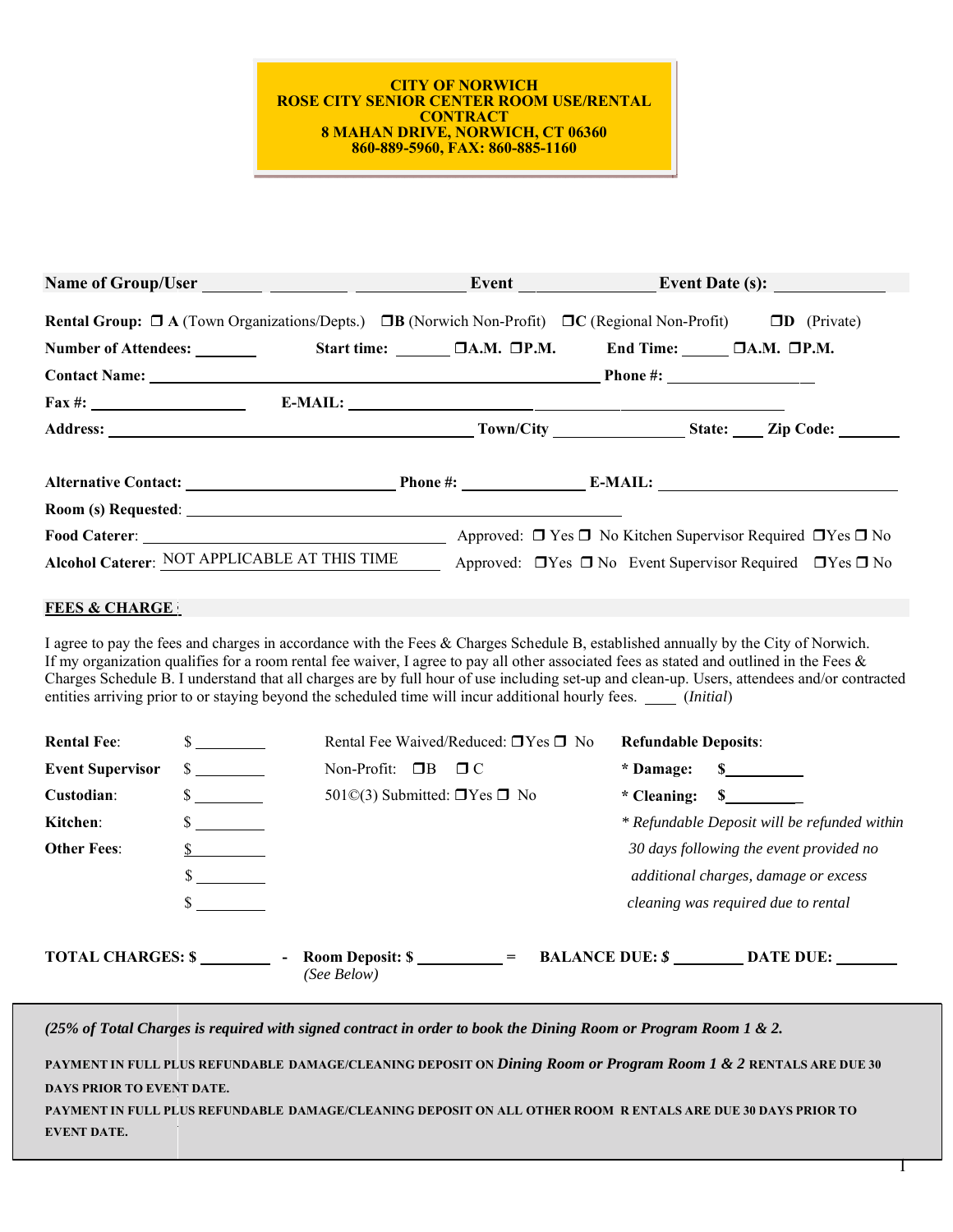| The following agreement ("the Agreement") is made this | day of                                                                    | . Between |
|--------------------------------------------------------|---------------------------------------------------------------------------|-----------|
|                                                        | ("Building User") and the City of Norwich (the "City") and is intended to |           |

establish the responsibilities of the Building User as follows:

# **RESERVATIONS, BUILDING USE & ADMINISTRATIVE POLICIES**

All policies as set forth in Reservations, Building Use Policy and Administrative Policies will be strictly adhered to.

I, include the contract of the contract of the contract of the contract of the contract of the contract of the contract of the contract of the contract of the contract of the contract of the contract of the contract of the read, understand and agree to comply with the City of Norwich Reservation, Building Use & Administrative Policies as described.

Signature: Date: Date: Date: Date: Date: Date: Date: Date: Date: Date: Date: Date: Date: Date: Date: Date: Date: Date: Date: Date: Date: Date: Date: Date: Date: Date: Date: Date: Date: Date: Date: Date: Date: Date: Date: D

# **KITCHEN USE:**

The use of the commercial kitchen must be requested at time of application and appropriate fees will be charged. *The kitchen can only be used by City of Norwich Approved Caterers or when arrangements and payment have been made***.** Kitchen use is limited to the appliances in the serving area including the ovens, microwave, sinks, counter tops, ice machine, and dishwasher. *(Kitchen rental does not include use of our Reach In Refrigerator, Walk In Refrigerator or Walk In Freezer.)* 

 The Building User is responsible for understanding the Kitchen User's role, responsibilities and obligations. Kitchen use policies are strictly enforced. If building user has not secured an approved licensed and insured caterer, building user must provide proper permits and a qualified kitchen supervisor is required. Failure to do so will result in non-use of kitchen.

*\*See Rental Agent for a copy of the Approved Food Caterers, Procedures and/or Kitchen Use Polices.*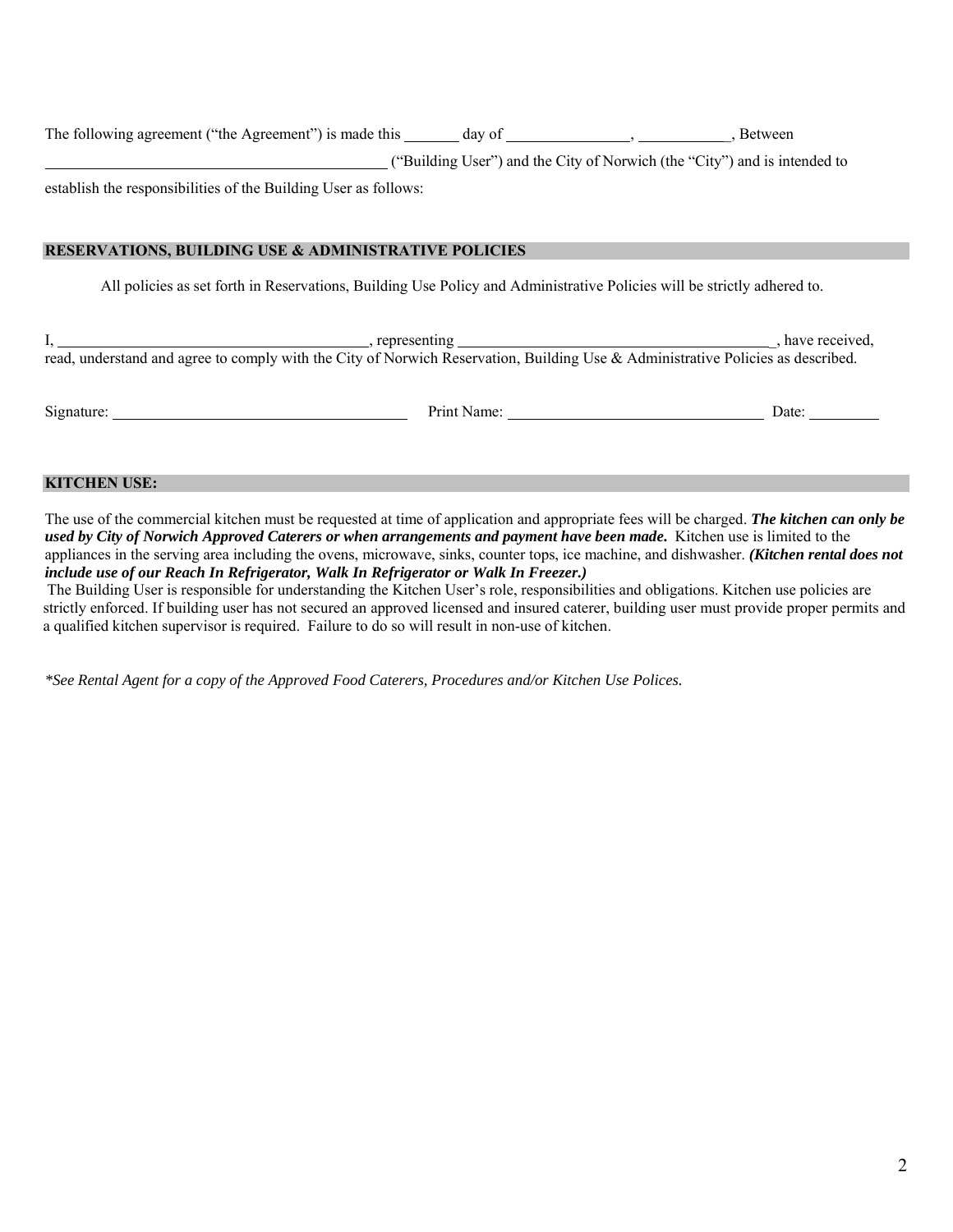#### **CANCELLATION AND/OR CHANGE OF EVENT DATE FEES:**

Any Applicant canceling an event or changing their event date will be eligible for a refund of fees paid according to the following schedule.

| Dining Room & Program Room 1 & 2: | 30 or more calendar days prior to the event $-$ Full Refund |
|-----------------------------------|-------------------------------------------------------------|
|                                   | 15-29 calendar days prior to the event $-50\%$ Refund       |
|                                   | Less than 29 calendar days prior to the event $-$ No Refund |

**Exception to cancellation fees:** The Town has the sole responsibility of determining the conditions in which the facilities will or will not be available for usage during inclement weather. In the event of a snow storm or severe inclement weather or other City emergency in which the City deems necessary to close, the contract fee and cancellation fee would be waived. Building user should call the Rose City Senior Center at 860-889-5960 during regular business hours, after hours 860-710-6065.

## **FUNDRAISING ACTIVITIES:**

If building use is for a fundraising event, the following conditions must be met by the Building User. The Building User certifies that all proceeds from the event will be used for a recognized educational, civic, or charitable purpose. The Building User will inform the Human Services Department of the proposed fundraiser, which will determine the appropriateness of the function as defined by the City policy. When admission is charged to an event using City facilities, the Building User will be responsible for the collection and payment of any and all taxes on admission and will account for any tax due by filing the necessary State of Connecticut forms and paying any applicable taxes to the State**.** Non-profit users charging admission may be exempt from tax requirements, if they make application for exemption through the Connecticut Department of Revenue Services.

## **CONDUCT AND SAFETY:**

The Building User is responsible for the conduct of all participants and/or guests. The Building User and/or their representatives must remain on the premises throughout the function and must maintain control at all times. The number of required representatives will be designated by the Human Services Department. Names and addresses of all designated persons in charge must be submitted with the application, and they will be held responsible for the conduct of the participants and any property damage. City staff members are not supervisors of children or adults. Parties involving large numbers of youth will require an appropriate number of chaperones which will be set forth by the City. The City reserves the right to remove from the premises any person or persons whose activities are detrimental to the health and safety of the community or the condition of the premises.

## **PROHIBITED USES:**

Activities which will not be permitted include, but are not limited to activities which are unlawful in nature and/or activities which are Inconsistent with the health and welfare of the general public and/or the policies delineated by the City of Norwich.

## **LIABILITY AND INSURANCE:**

Building Users, as required by the City Manager or his designee, not included under the City of Norwich Blanket Liability insurance coverage, will be required to furnish evidence of insurance coverage, meeting the City's requirement for Personal Injury and Property. Damage Single Limit Liability, in the amounts/limits established by the City, to which the City will be an additional named insured. Any activities which are specifically excluded by the City of Norwich insurance policies are prohibited.